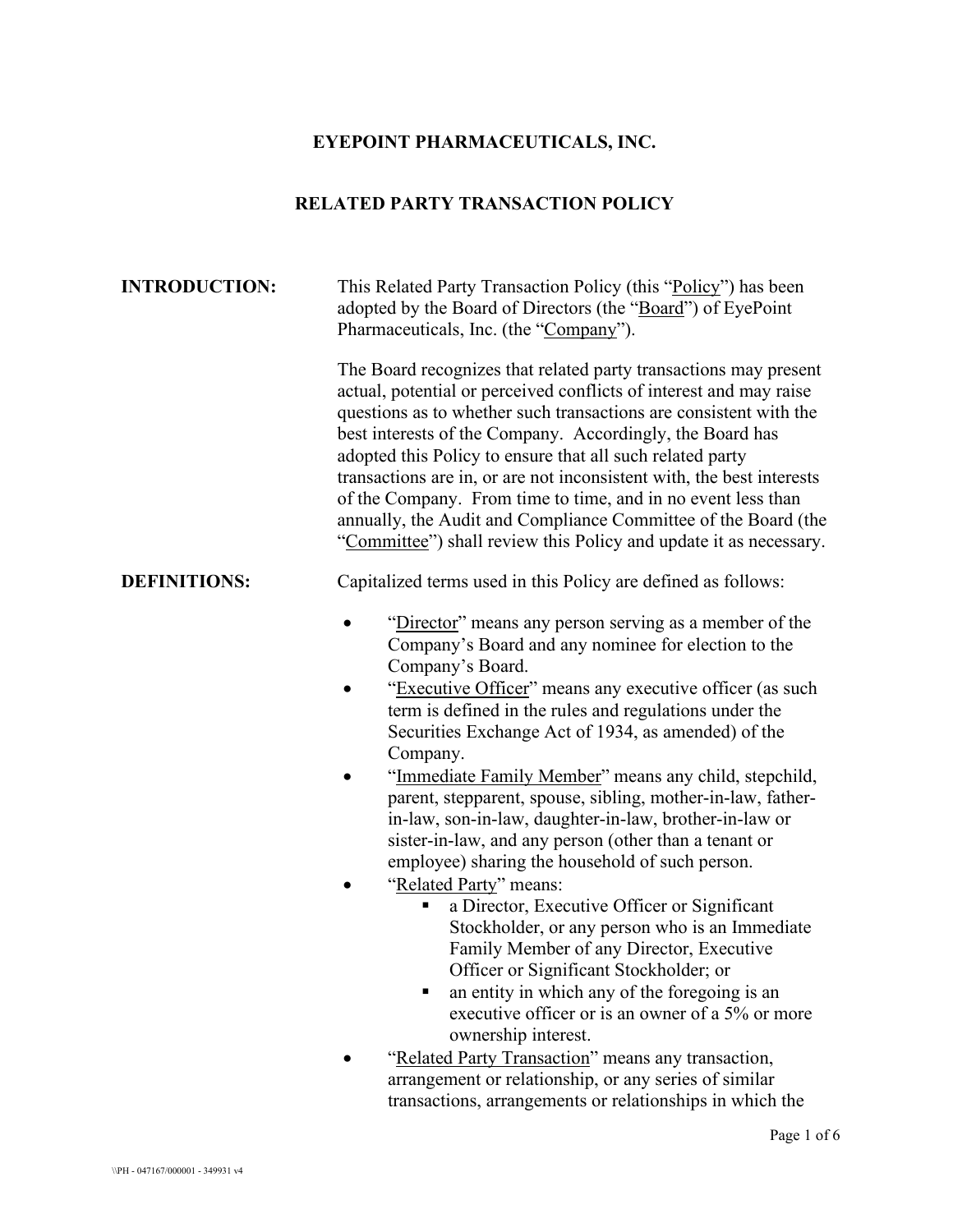Company was or is to be a participant, the amount involved exceeds the lesser of \$120,000 and one percent of the average of the Company's total assets at year-end for the prior two completed fiscal years, and a Related Party had or will have a direct or indirect material interest. Except as otherwise set forth in this policy, "Related Party Transaction" specifically includes, without limitation, purchases of goods or services by or from the Related Party or entities in which the Related Party has a material interest, indebtedness, guarantees of indebtedness, and employment by the Company of a Related Party.

- "Responsible Executive" means the Chief Legal Officer or such other officer as may be designated by the Committee from time to time.
- "Significant Stockholder" means a stockholder who owns any securities with respect to which he or she, directly or indirectly, has sole or shared (a) voting power and/or (b) investment power in excess of 5% of any class of the Company's securities.

The Company will not engage in any Related Party Transaction except in accordance with the following procedures:

Written notice of the proposed transaction must be provided to the Responsible Executive by the Related Party or by the responsible management personnel. Such notice must include: (a) identification of the Related Party and the basis on which such person is a Related Party; (b) the interest of the Related Party in the transaction (including the Related Party's position(s) or relationship(s) with, or ownership in, a firm, corporation or other entity that is a party to, or has an interest in, the proposed transaction); (c) the material terms of the transaction (including the approximate dollar value of the amount involved in the proposed transaction and the approximate dollar value of the Related Party's interest, which shall be computed without regard to the amount of profit or loss); (d) in the case of indebtedness, disclosure of the amount involved in the transaction shall include the material terms of the indebtedness, including principal, term and interest rate; (e) any benefits to the Company of the transaction; (f) if applicable, the availability of other sources of comparable products or services; (g) an assessment of whether the transaction would be on terms comparable to the terms available to an unrelated third party; and (h) any other facts or circumstances deemed relevant by the person providing the notice.

### **APPROVAL PROCEDURES:**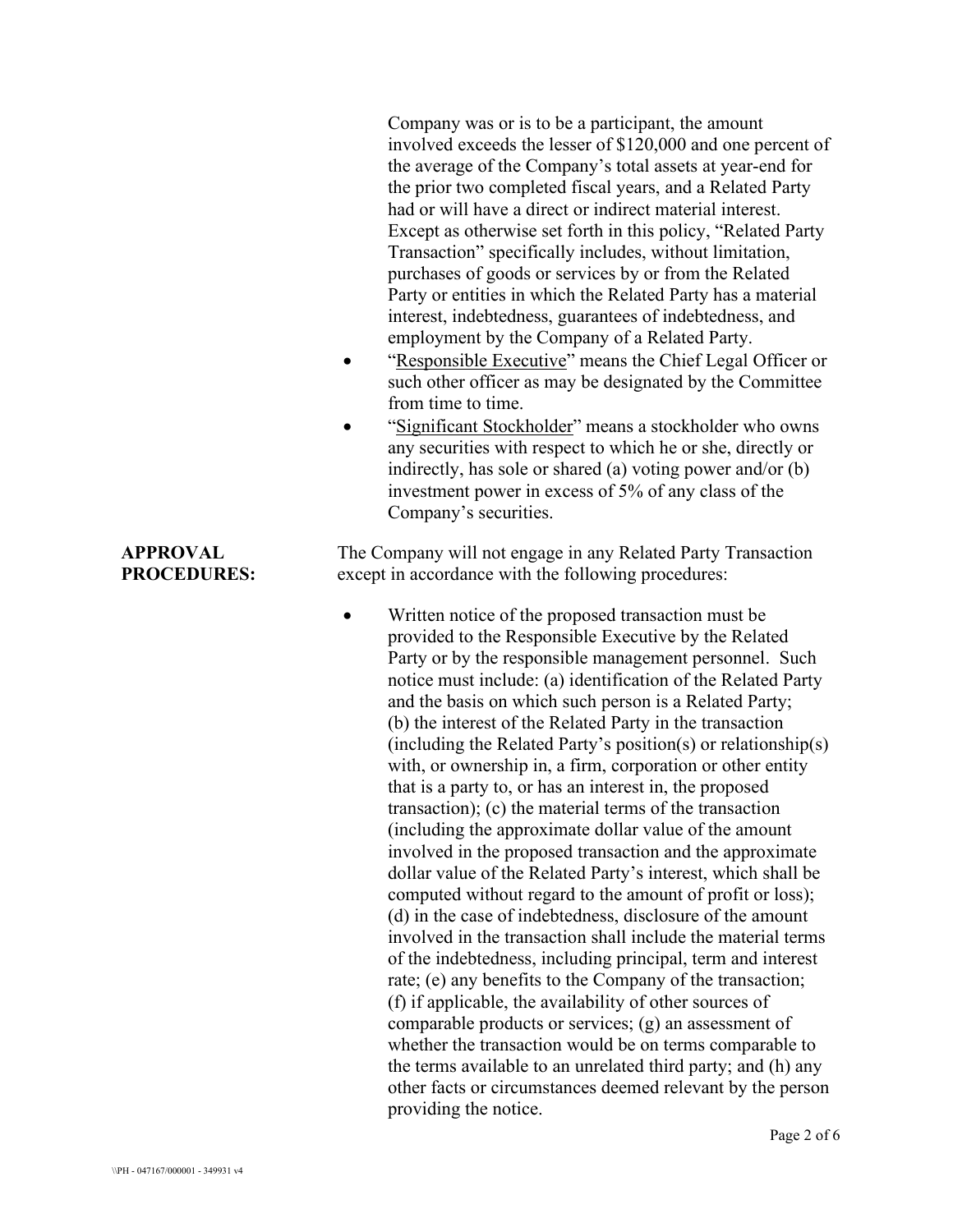- Unless the Responsible Executive determines that the proposed transaction is not a Related Party Transaction, the Responsible Executive will notify the Chair of the Committee (the "Chair") of the Related Party Transaction, who will refer it to the Committee for consideration at a special meeting or the next scheduled Committee meeting. If the Responsible Executive determines that advance Committee consideration and approval of Related Party Transaction is not practicable or desirable, then the Chair may take action on the Related Party Transaction between Committee meetings, and the Related Party Transaction shall be considered and, if the Committee determines it to be appropriate, ratified at the next meeting.
- In determining whether to approve the proposed transaction, the Committee or the Chair, as the case may be, will consider all available relevant facts and circumstances, including the information furnished in the notice of the transaction, as provided above. Specifically, the Committee or the Chair, as the case may be, will consider: (a) the materiality and character of the Related Party's direct or indirect interest; (b) the commercial reasonableness of the terms; (c) the benefit or perceived benefit, or lack thereof, to the Company; (d) the opportunity cost of alternate transactions; and (e) the actual or apparent conflict of interest of the Related Party.
- The Committee or the Chair, as the case may be, will approve a Related Party Transaction only if it determines in good faith that: (a) the transaction is in, or is not inconsistent with, the best interests of the Company; and (b) is not in violation of this Policy and any other policy or procedure of the Company.
- The Chair will report to the Committee at the next Committee meeting any approval or pre-approval made under this Policy pursuant to delegated authority.

In the event management becomes aware of a Related Party Transaction that has not been previously approved or previously ratified under this Policy, it will promptly notify the Responsible Executive of such transaction in accordance with such notification procedures as provided in *Approval Procedures* above.

If such transaction is pending, such transaction will be referred for action by the Committee or the Chair in accordance with the procedures set forth in *Approval Procedures* above.

#### **RATIFICATION PROCEDURES:**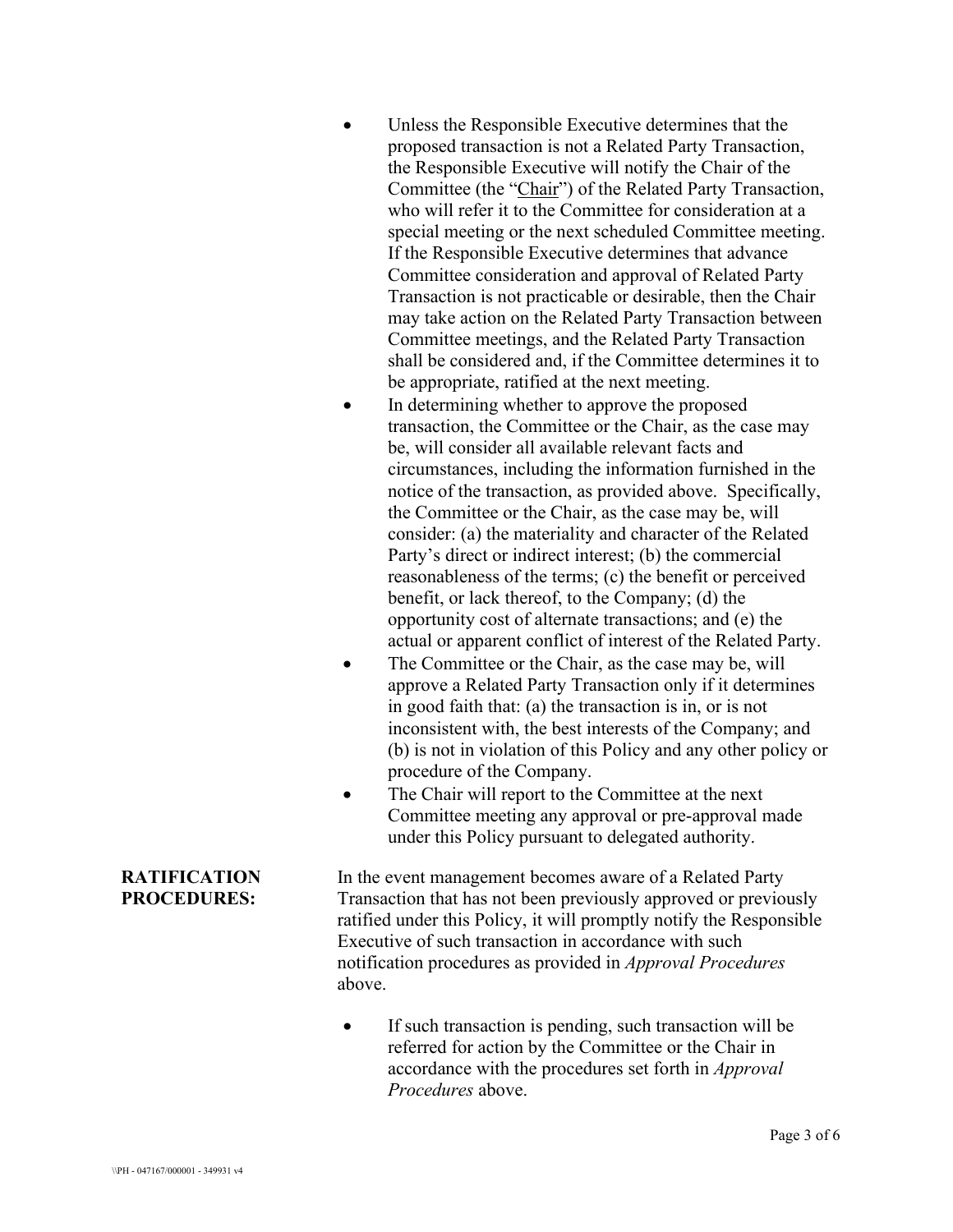If such transaction is ongoing or completed, the Chair will, if practicable and desirable, convene a special meeting of the Committee to consider such transaction or will take action on such transaction pursuant to delegated authority of the Committee to act between Committee meetings. The Committee or the Chair, as the case may be, will evaluate such transaction in accordance with the procedures set forth in *Approval Procedures* above. Based on its evaluation, the Committee or the Chair will, taking into consideration the Company's contractual obligations: (a) ratify such transaction subject to any changes or modifications that it deems appropriate; (b) direct that the Company terminate or rescind such transaction; (c) direct that the Company take any other action which it deems appropriate under the circumstances, including disciplinary action; and/or (d) request that senior management evaluate the Company's controls to ascertain the reason such transaction was not submitted to the Committee for prior approval.

The Committee has reviewed the types of Related Party Transactions described below and determined that each of the following Related Party Transactions shall be deemed to be preapproved by the Committee for purposes of this Policy.

- An employment relationship or transaction involving an Executive Officer and any related compensation solely resulting from that employment relationship or transaction if:
	- $\blacksquare$  the related compensation is reported in the Company's proxy statement pursuant to the compensation disclosure requirements of the Securities and Exchange Commission ("SEC") under Item 402 of Regulation S-K (generally applicable to "named executive officers"); or
	- the Executive Officer is not an Immediate Family Member of another Executive Officer or Director of the Company, the related compensation would be reported in the Company's proxy statement under Item 402 of the SEC's compensation disclosure requirements if the Executive Officer was a "named executive officer," and the Company's Compensation Committee approved (or recommended that the Board approve) such compensation.
- Any compensation paid to a Director if the compensation is required to be reported in the Company's proxy

### **STANDING PRE-APPROVAL FOR CERTAIN RELATED PARTY TRANSACTIONS:**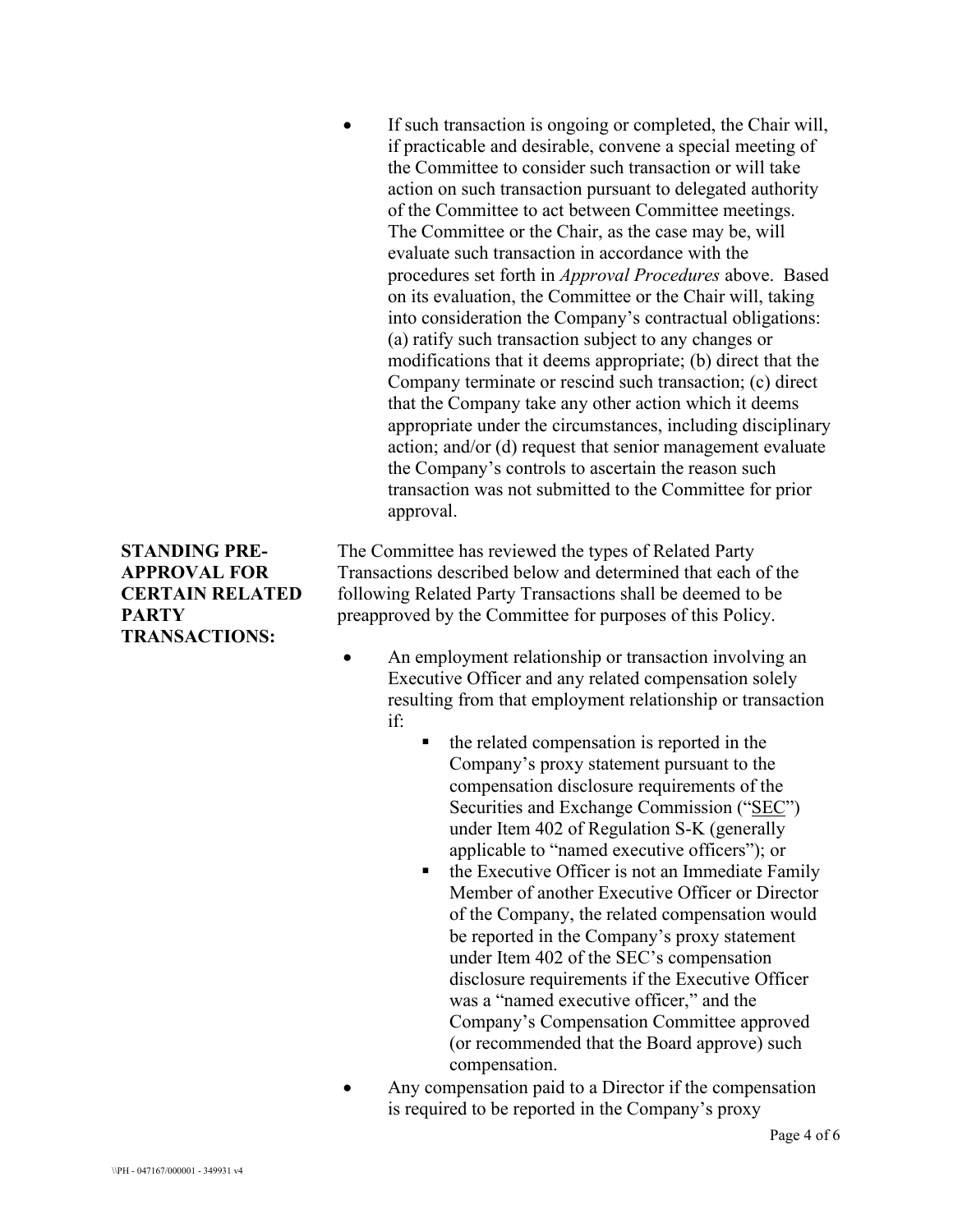statement under Item 402 of the SEC's compensation disclosure requirements.

- Any transaction with another company at which a Related Party's only relationship is as a Director and/or direct or indirect owner, in the aggregate with all other Related Parties, of less than 10% of that company's (other than a partnership) equity interests.
- Any transaction in which a Related Party's only relationship is as a limited partner in a partnership in which the Related Party, in the aggregate with all other Related Parties, has an interest of less than 10%, and such Related Party is not a general partner of and does not hold another position in the partnership.
- Any transaction where the Related Party's interest arises solely from the ownership of a class of equity securities of the Company and all holders of that class of equity securities of the Company received the same benefit on a pro rata basis (e.g., dividends or stock splits).
- Any transaction involving a Related Party where the rates or charges involved are determined by competitive bids.
- Any transaction with a Related Party involving the rendering of services as a common or contract carrier, or public utility, at rates or charges fixed in conformity with law or governmental authority.
- Any transaction with a Related Party involving services as a bank depositary of funds, transfer agent, registrar, trustee under a trust indenture, or similar services.
- Any indemnification and advancement of expenses made pursuant to the Company's charter or bylaws or by contract.

**REVIEW OF ONGOING TRANSACTIONS AND EMPLOYMENT RELATIONSHIPS:**

The Committee will undertake an annual review of ongoing Related Party Transactions, and the ongoing employment of Immediate Family Members of any Director, Executive Officers or Significant Shareholder, in accordance with the following procedures:

• In advance of the Committee's first meeting of each fiscal year, management will provide the Committee with information concerning all ongoing Related Party Transactions previously approved or ratified that remain ongoing. Such information will include the matters set forth in the notification provisions of *Approval Procedures* above together with any matters transpiring with regard to the Related Party Transactions since they were last considered by the Committee.